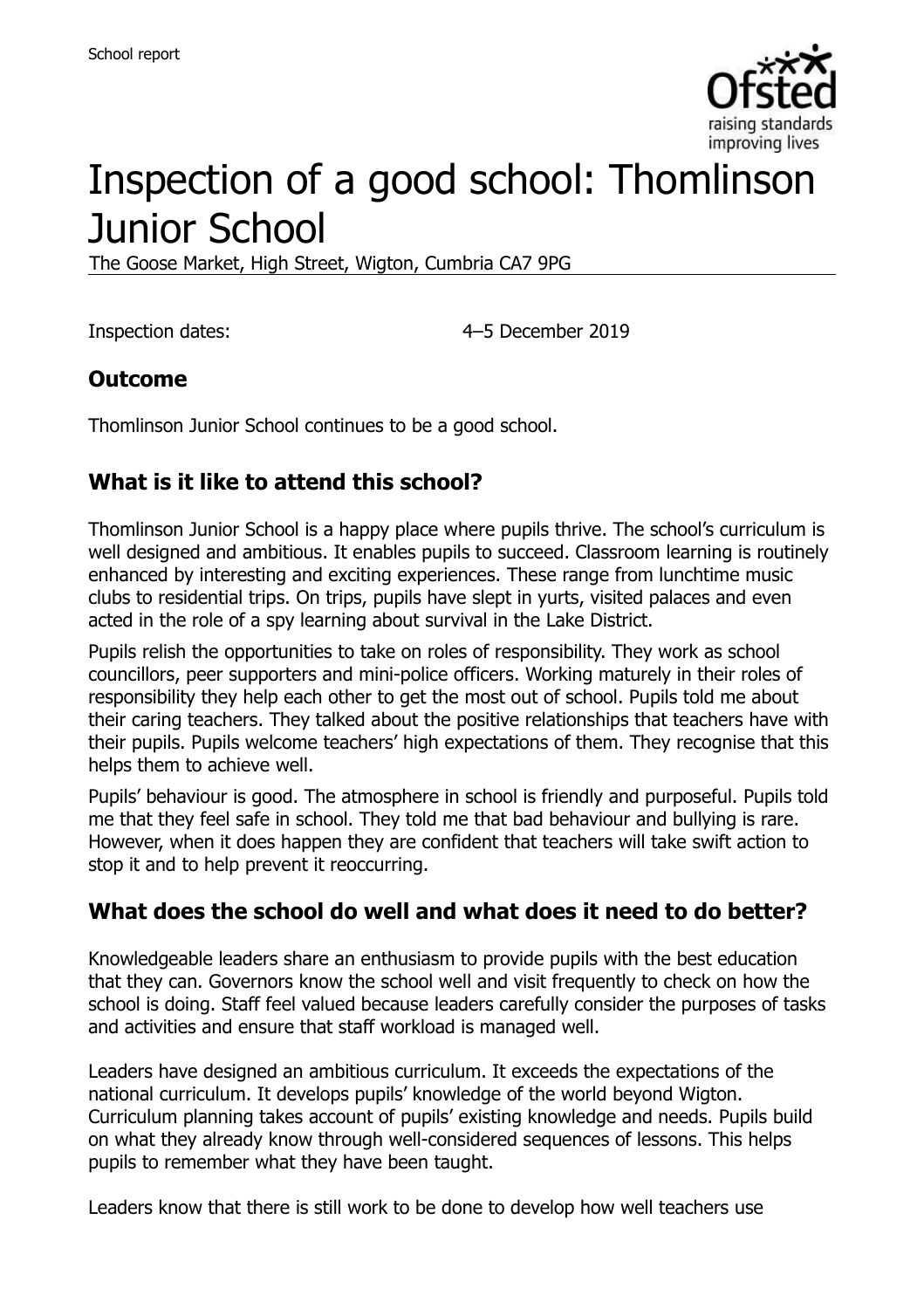

assessment information. This is particularly the case in subjects other than reading, writing and mathematics. Leaders are taking actions to deal with this, but it is too soon to see their impact.

Leaders understand that reading is the key to all learning. They have designed a curriculum that effectively promotes pupils' reading fluency and confidence. Additional daily phonics sessions help pupils who are weaker readers to improve. Attainment in national assessments in reading is now above average. In lower key stage 2, some adults who work with pupils in lessons other than phonics sometimes do not use the correct pure sounds that letters make. This does not help pupils who are still developing their reading skills to remember and practise their sounds.

Leaders have recently refined their mathematics curriculum to improve its impact on pupils' learning. Pupils told me that mathematics is now taught much better. They say that the new curriculum helps them to understand more about mathematical ideas. Teachers plan learning in a logical way so that it builds on what pupils already know. Teachers use assessment information effectively to check what pupils know and remember. In the 2019 national assessment, pupils' attainment in mathematics improved to be in line with the national average.

In computing, pupils achieve well. This is because knowledgeable teachers deliver a welldesigned curriculum. This curriculum steadily develops pupils' knowledge. Topics are frequently revisited to ensure that pupils remember as much as possible. Pupils learn about all aspects of computing including coding. For example, Year 5 pupils learn about conditional loops and changing variables.

Pupils who have special educational needs and/or disabilities (SEND) take full advantage of all the curriculum has to offer. They learn alongside their peers and achieve well. The leader responsible for SEND knows her subject. She ensures that teachers design learning activities to meet pupils' needs.

The school curriculum is crammed with opportunities to promote pupils' personal development. Pupils learn about the wider world. Residential visits to cities such as London and York provide rich and exciting experiences for pupils to learn about diversity and history. All pupils take part in many different clubs and sport.

#### **Safeguarding**

The arrangements for safeguarding are effective.

Leaders, governors and all staff at Thomlinson Junior School are committed to keeping pupils safe. Vigilant staff have up-to-date knowledge of safeguarding. All appropriate checks are completed to ensure the suitability of staff. Leaders record safeguarding concerns meticulously. They share information with the right people to protect children who may be at risk of harm.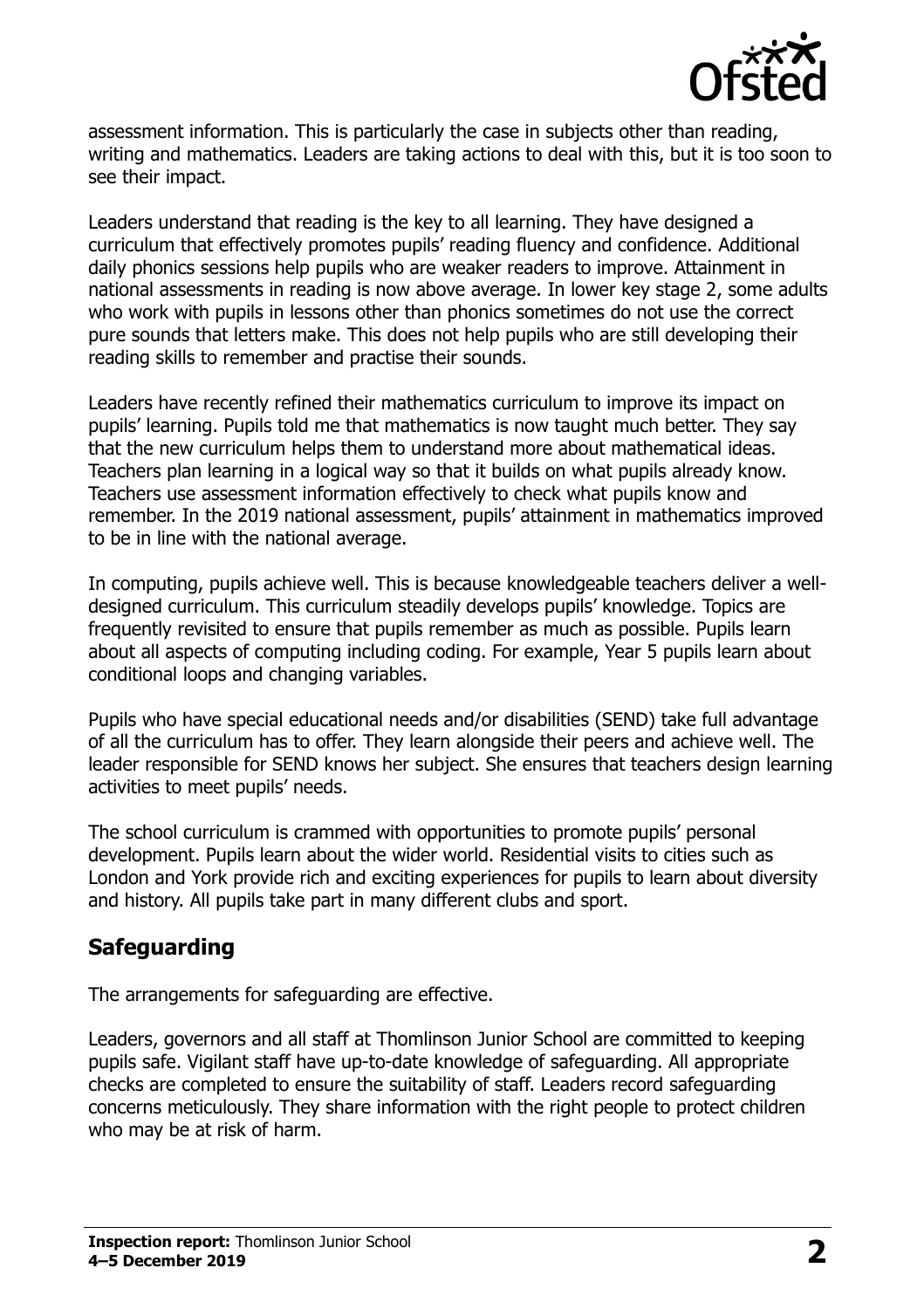

## **What does the school need to do to improve?**

# **(Information for the school and appropriate authority)**

- $\blacksquare$  In subjects other than reading, writing and mathematics teachers do not make best use of the information that they gather about what pupils know and remember. As a result, leaders are unable to check that pupils are learning more and remembering more over time. Leaders need to enhance further teachers' effective use of assessment information to identify any gaps in pupils' knowledge in order to ensure pupils' success.
- In lower key stage 2, some adults do not model clear pronunciation of letter sounds in lessons other than phonics. This weakens the clarity of phonics teaching for pupils who are struggling. Leaders must ensure that all staff have the knowledge, skills and understanding they need to model the correct use of standard English and phonics across the curriculum.

#### **Background**

When we have judged a school to be good we will then normally go into the school about once every four years to confirm that the school remains good. This is called a section 8 inspection of a good school or non-exempt outstanding school. We do not give graded judgements on a section 8 inspection. However, if we find some evidence that the school could now be better than good or that standards may be declining, then the next inspection will be a section 5 inspection. Usually this is within one to two years of the date of the section 8 inspection. If we have serious concerns about safeguarding, behaviour or the quality of education, we will convert the section 8 inspection to a section 5 inspection immediately.

This is the first section 8 inspection since we judged Thomlinson Junior School to be good on 17–18 May 2016.

#### **How can I feed back my views?**

You can use [Ofsted Parent View](https://parentview.ofsted.gov.uk/) to give Ofsted your opinion on your child's school, or to find out what other parents and carers think. We use Ofsted Parent View information when deciding which schools to inspect, when to inspect them and as part of their inspection.

The Department for Education has further quidance on how to complain about a school.

If you are not happy with the inspection or the report, you can [complain to Ofsted.](https://www.gov.uk/complain-ofsted-report)

## **Further information**

You can search for [published performance information](http://www.compare-school-performance.service.gov.uk/) about the school.

In the report, '[disadvantaged pupils](http://www.gov.uk/guidance/pupil-premium-information-for-schools-and-alternative-provision-settings)' refers to those pupils who attract government pupil premium funding: pupils claiming free school meals at any point in the last six years and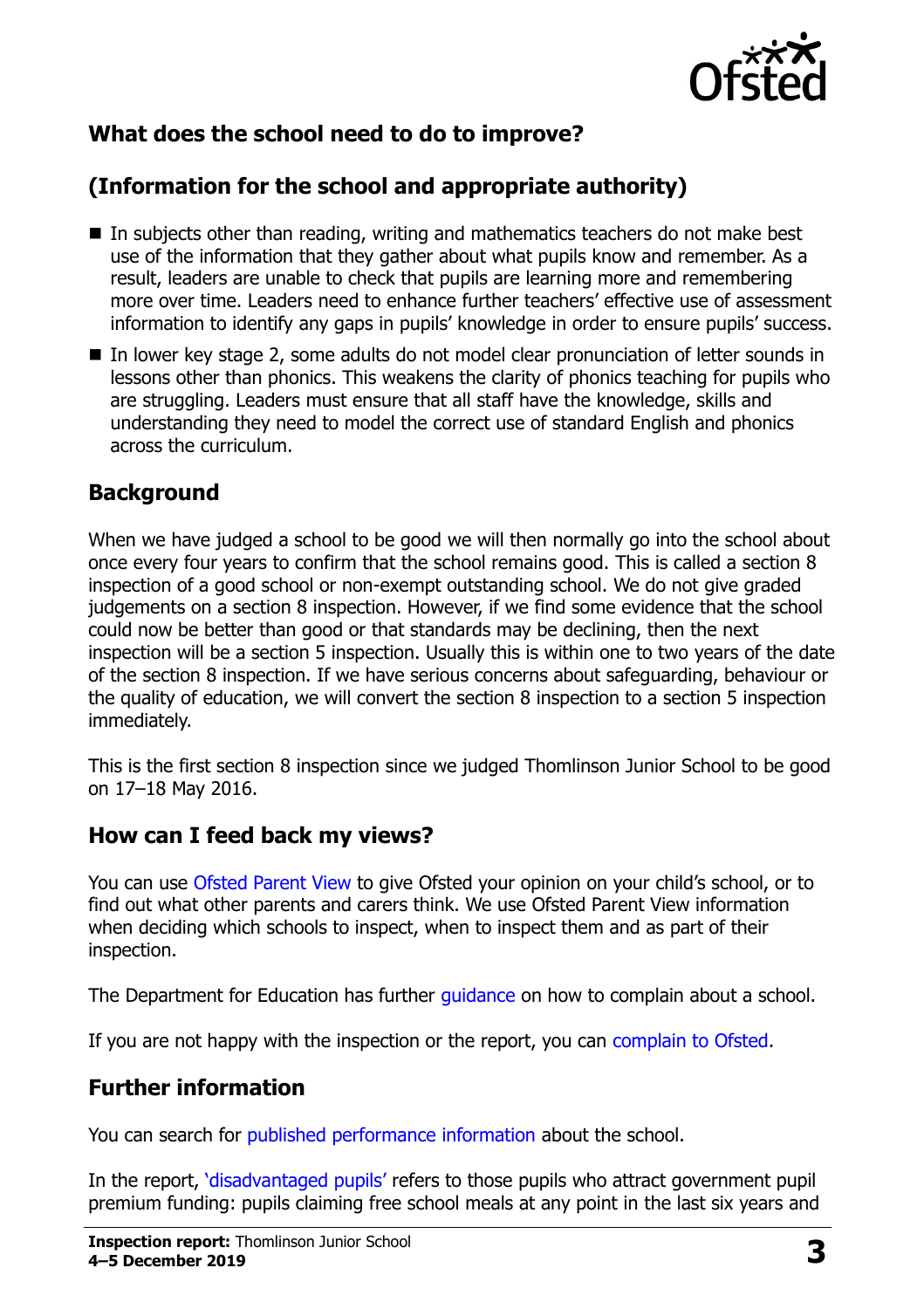

pupils in care or who left care through adoption or another formal route.

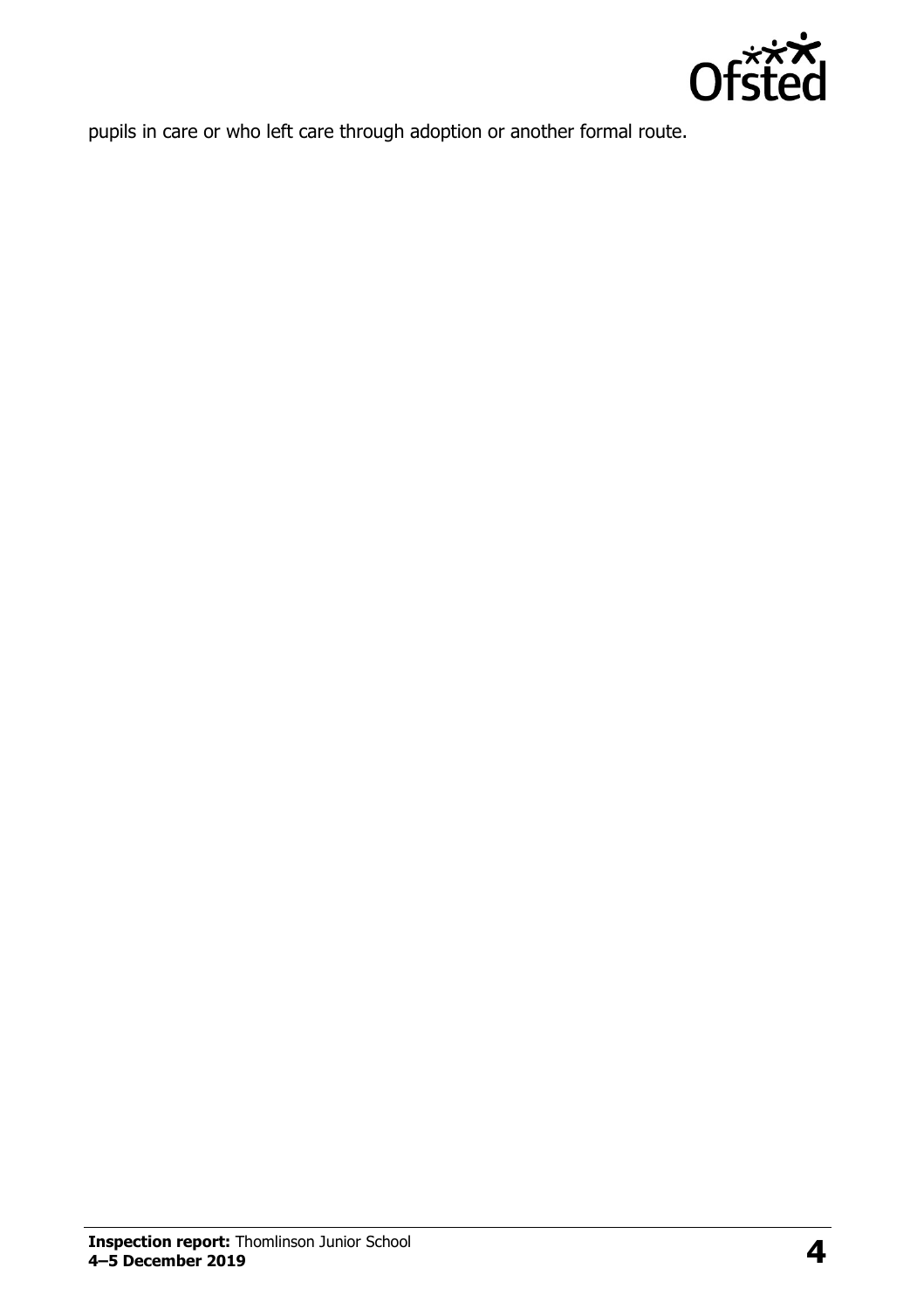

#### **School details**

| Unique reference number             | 112125                        |
|-------------------------------------|-------------------------------|
| <b>Local authority</b>              | Cumbria                       |
| <b>Inspection number</b>            | 10122113                      |
| <b>Type of school</b>               | Junior                        |
| <b>School category</b>              | Community                     |
| Age range of pupils                 | 7 to 11                       |
| <b>Gender of pupils</b>             | Mixed                         |
| Number of pupils on the school roll | 235                           |
| <b>Appropriate authority</b>        | The governing body            |
| <b>Chair</b>                        | Samantha Starmer              |
| <b>Headteacher</b>                  | Brenda Fyrth                  |
| Website                             | www.thomlinson.cumbria.sch.uk |
| Date of previous inspection         | 17-18 May 2016                |

## **Information about this school**

■ The school has a specially resourced provision with places for four pupils with severe and multiple learning difficulties. There are currently two pupils accessing this provision.

## **Information about this inspection**

- During the inspection, I looked in detail at reading, mathematics and computing. This involved discussions with subject leaders, visits to lessons, looking at examples of pupils' work, discussions with teachers and discussions with pupils. I also listened to pupils reading.
- I spoke with members of the governing body, the headteacher and senior leaders.
- I reviewed a range of documentation, including that relating to safeguarding and the checks carried out during the appointment of staff.
- I considered the 31 responses to Ofsted's online questionnaire for parents. I also considered the 13 responses from staff and the 50 responses from pupils to Ofsted's questionnaires.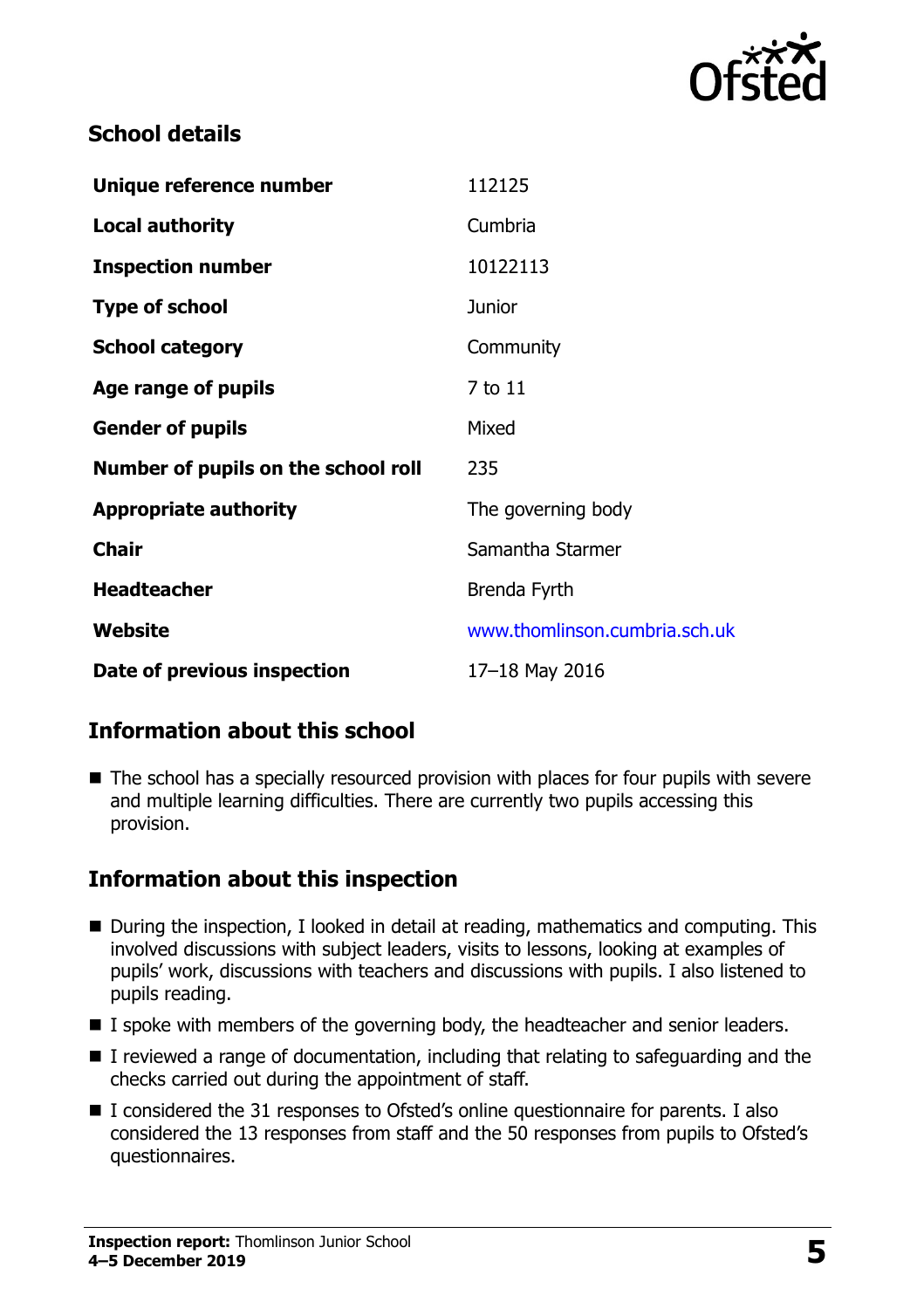

## **Inspection team**

John Nixon, lead inspector **Her Majesty's Inspector**